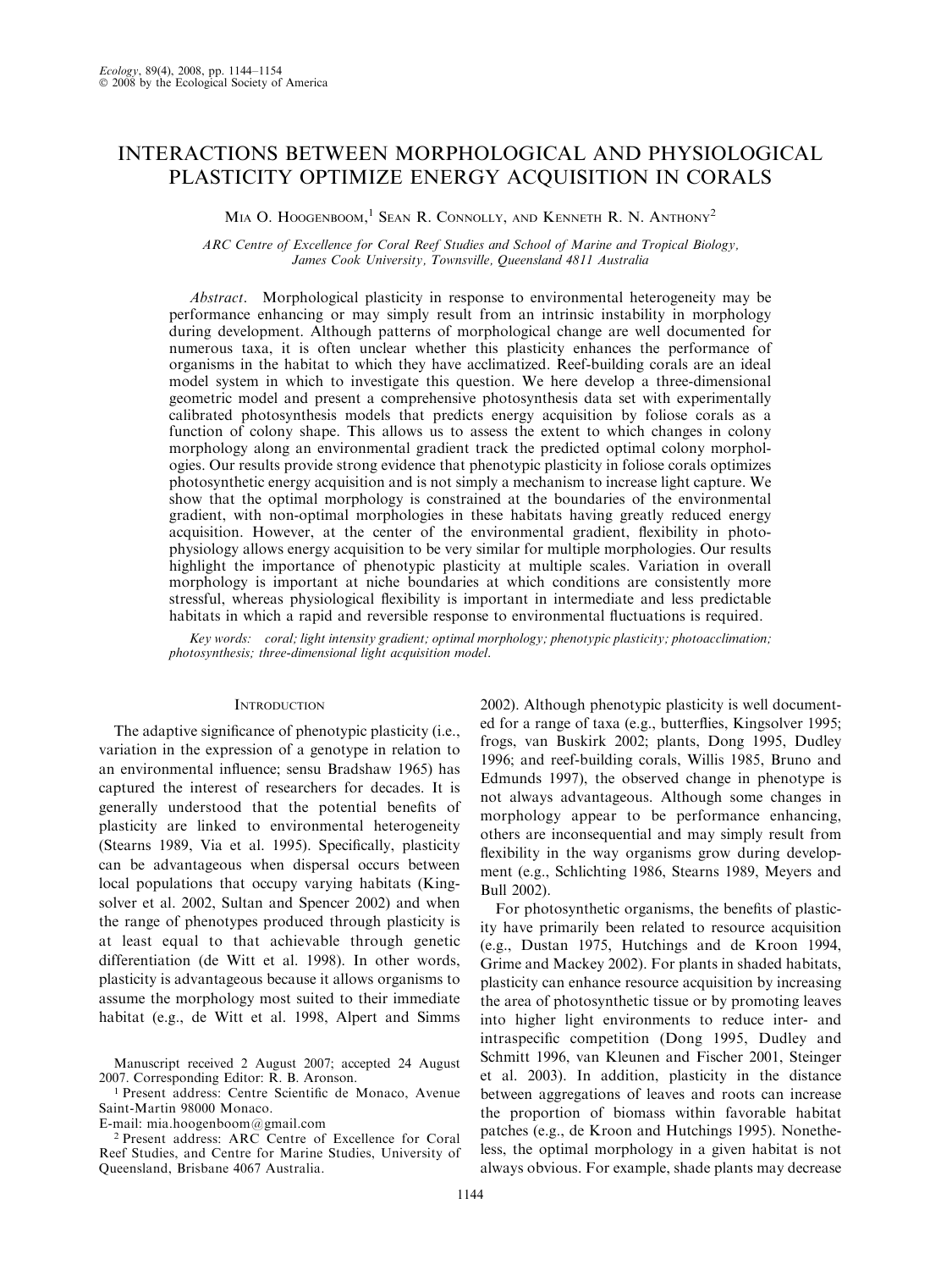| Species                   | Morphology              | Plastic trait               | Cue                                 | Reference                   |
|---------------------------|-------------------------|-----------------------------|-------------------------------------|-----------------------------|
| Acropora cuneata          | columnar,<br>encrusting | columnar growth             | light, sedimentation, hydrodynamics |                             |
| Acropora formosa          | branching               | secondary branching         | light, hydrodynamics                | $2 \Leftrightarrow$         |
| Acropora palifera         | columnar,<br>encrusting | column dimensions           | light, sedimentation, hydrodynamics | 1                           |
| Agaricia agaricites       | foliose                 | plate dimensions/spacing    | light                               | 3                           |
| Agaricia tenuifolia       | foliose                 | plate/branch spacing        | light, hydrodynamics                | 4                           |
| Colpophyllia natans       | massive                 | angle of growth             | light                               | 3                           |
| Dichocoenia stokesii      | massive                 | angle of growth             | light                               | 3                           |
| Diploastrea heliopora     | massive                 | corallite structure         | light                               | $5 \Leftrightarrow$         |
| Favia speciosa            | massive                 | corallite structure         | light                               | $5 \Leftrightarrow$         |
| <i>Madracis mirabilis</i> | digitate                | branch spacing              | hydrodynamics                       | $6 \Leftrightarrow$         |
| Meandrina meandrites      | massive                 | angle of growth             | light                               | 3                           |
| Montastrea annularis      | massive                 | corallite structure         | light, sedimentation, hydrodynamics | $7 \Leftrightarrow$         |
| Montastrea annularis      | massive                 | angle of growth             | light                               | $8 \Leftrightarrow$         |
| Montastrea cavernosa      | massive                 | corallite structure         | light, sedimentation, hydrodynamics | $9 \Leftrightarrow$         |
| Montipora verrucosa       | submassive              | angle of growth             | light, sedimentation, hydrodynamics | 10                          |
| Mycetophyllia spp.        | plating                 | skeletal ridge formation    | light, hydrodynamics                | 11                          |
| Pocillopora damicornis    | branching               | branch diameter and spacing | hydrodynamics                       | 12, 13                      |
| Pocillopora meandrina     | branching               | branch diameter and spacing | light, sedimentation, hydrodynamics | 10                          |
| Porites astreoides        | massive                 | angle of growth             | light                               | 3, 14, 15 $\Leftrightarrow$ |
| Porites compressa         | branching               | branch length and spacing   | light, sedimentation, hydrodynamics | 10                          |
| Porites cylindrica        | branching               | branch diameter             | hydrodynamics                       | 16                          |
| Porites sillimaniani      | branching,<br>massive   | presence of branches        | light                               | $17 \Leftrightarrow$        |
| Siderastrea siderea       | massive                 | corallite structure         | light, sedimentation, hydrodynamics | $7 \Leftrightarrow$         |
| Synaraea convexa          | branching               | branch dimensions           | light                               | 18                          |
| Turbinaria mesenterina    | foliose                 | angle of growth             | light                               | $19 \Leftrightarrow$        |

TABLE 1. Phenotypically plastic corals: extent of morphological variation and environmental cue.

Notes: Numbered references are: 1, Potts (1978); 2, Oliver et al. (1983); 3, Roos (1967); 4, Helmuth et al. (1997); 5, Todd et al. (2004); 6, Bruno and Edmunds (1997); 7, Foster (1979); 8, Graus and McIntyre (1982); 9, Foster (1983); 10, Maragos (1972); 11, Danaher (1998); 12, Lesser et al. (1994); 13, Kaandorp and Sloot (2001); 14, Brakel (1983); 15, Gleason (1992); 16, Rex et al. (1995); 17, Muko et al. (2000); 18, Jaubert (1981); and 19, Willis (1985). The double-ended arrows denote that reciprocal transplant experiments were carried out.

their canopy height and adopt a more horizontal growth direction to enhance light capture (O'Connell and Kelty 1994), or they may increase stem length in an effort to move leaves away from shading competitors (Dudley and Schmitt 1996, van Kleunen and Fischer 2001). These examples demonstrate that very different morphological strategies may be adopted in response to similar environmental gradients. For all organisms, a range of interacting biotic and abiotic factors determines which morphological strategy most benefits performance. In this study we use a combination of laboratory experiments, field observations, and mathematical modeling to investigate the extent to which photosynthetic energy acquisition drives morphological variation in a species of reef-building coral.

Reef-building corals are an ideal model system in which to investigate the performance consequences of morphological variation. Corals inhabit a range of environments (e.g., Vermeij and Bak 2002), disperse larvae over large distances (Ayre and Hughes 2004), and display pronounced morphological variability (see Table 1). Although corals vary greatly in colony architecture, many species exhibit a trend of increasing ''openness'' as light availability decreases, for example, in deep water. Analogous to resource acquisition being the principal explanation for plasticity in plants, growth form variation in corals has been proposed as a mechanism to maintain energy acquisition across a gradient of decreasing energy availability (i.e., colonies adopt a flat/open morphology in deep water in order to increase light interception; Dustan 1975, Jaubert 1981, Gleason 1992). However, this hypothesis does not explain why flat morphologies do not persist in high-light environments, nor does it predict where along the depth gradient the shift in morphology would occur or how rapid the transition between alternative morphologies would be. There is now some indication that detrimental effects of exposure to excessive light may cause colonies to adopt self-shading morphologies in shallow habitats (e.g., Kühl et al. 1995, Winters et al. 2003). However, it remains unclear whether these factors relating to energy acquisition adequately explain observed patterns of morphological variation. An alternative explanation is that vertically oriented growth is beneficial for reasons unrelated to light acquisition (e.g., competition for space, nutrient acquisition) and that maximizing light acquisition is only important in low-light habitats.

The principal aim of this study was to evaluate whether the observed plasticity in colony morphology for a species of foliose coral (Turbinaria mesenterina) represents a strategy to maximize energy acquisition, thereby benefiting colonies through increased energy availability for growth, reproduction, and survival. Because light intensity is the principal environmental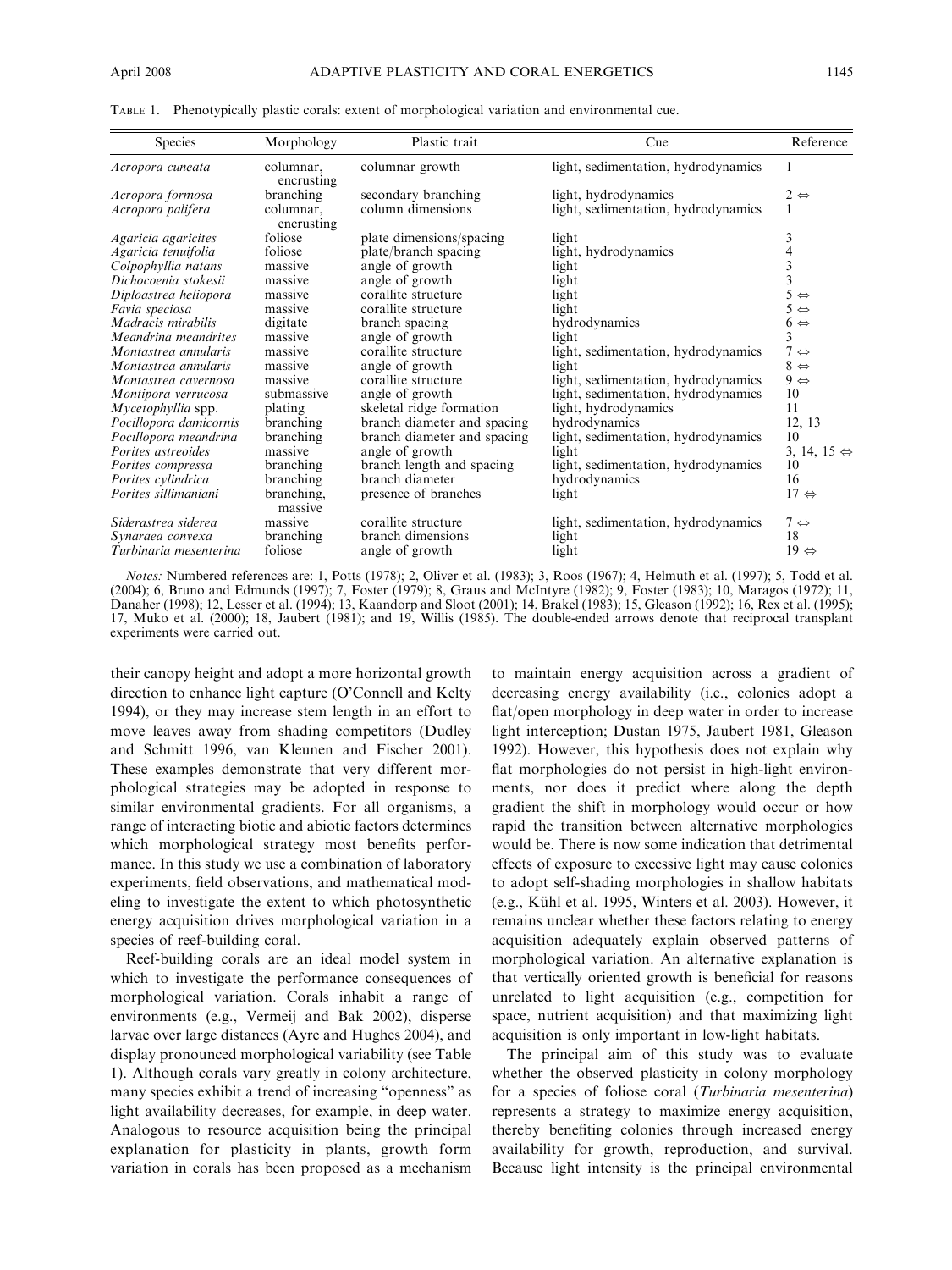correlate of colony morphology for foliose corals including our study species (Willis 1985, Helmuth et al. 1997), we focus on variation in energy acquisition across a light intensity gradient. To analyze the effects of morphological variation on colony energetics, we developed a three-dimensional light acquisition model coupled with a photosynthesis model to calculate daily net energy acquisition. To calibrate the latter model, we collected a comprehensive photosynthesis data set that accounts for within-colony flexibility in the shape of the photosynthesis–irradiance relationship due to photoacclimation (i.e., adjustment of the photosynthetic apparatus to suit average irradiance conditions; e.g., Falkowski and Raven 1997). Our approach allows us to calculate the potential energy acquisition of a range of colony morphologies for conditions under which those morphologies do not occur naturally. Therefore we are able to assess the energy implications of phenotypic plasticity by predicting the energetically optimal morphology across a depth gradient and comparing the extent to which observed morphological variation conforms to the predicted optima.

## MODEL FORMULATION

#### Study species

Turbinaria mesenterina (Dendrophyllidae) has a wide distribution across reef types in the Indo-Pacific but occurs most abundantly in turbid coastal waters (Veron 2000). Across light habitats (e.g., with depth), colonies occur with varying degrees of openness. Specifically, the angle of the uppermost tier of the colony and the spacing between tiers change with depth (Anthony et al. 2005). Reciprocal transplant experiments between shallow and deep sites have demonstrated that this morphological variation is due to phenotypic plasticity (Willis 1985).

## Colony geometry

We modeled the morphology of colonies of Turbinaria mesenterina as a series of cones nested within one another (Fig. 1). Type morphologies of T. mesenterina that are characteristic of different depths (Fig. 1A–C) were defined using an existing data set (see Anthony et al. 2005 for details). Light intensity over the colony surface was calculated using the position of points on the colony surface relative to the path of the sun across the sky. These points were defined by their location on cardinal axes defined by angle  $\phi$  (in degrees, measured from south) and distance from the edge of the cone (see Appendix A). We used a fixed radius of 30 cm for all model colonies, approximating the average radius of colonies in our data set.

#### Photosynthesis model

We used the hyperbolic tangent model (Jassby and Platt 1976) to calculate photosynthesis,  $p$ , as a function of incident irradiance at time,  $t$ , over the course of the day,  $E(t)$ , as calculated by our light model. To take photoacclimation into account, we allow the three parameters of this model,  $p_{MAX}$  (the maximum rate of photosynthesis at light saturation),  $E_K$  (the irradiance at which photosynthesis is 75% of  $p_{MAX}$ ), and  $R_{DARK}$  (the rate of respiration in darkness), to depend upon growth irradiance  $(E_{\rm u}$ , the average irradiance experienced by the colony or region within the colony; e.g., Falkowski and Raven 1997):

$$
p[E(t), t] = p_{\text{MAX}}(E_{\mu}) \tanh\left[\frac{E(t)}{E_{\text{K}}(E_{\mu})}\right] - R_{\text{DARK}}(E_{\mu}). \quad (1)
$$

To determine the functional relationship between the photosynthesis parameters and growth irradiance, we collected photosynthesis–irradiance  $(p-E)$  data for colonies of T. mesenterina that had been grown under irradiances between 50 and 600 µmol photons $\cdot$ m<sup>-2</sup> $\cdot$ s<sup>-1</sup> (see *Methods*). We first estimated the parameters  $p_{MAX}$ ,  $E_K$ , and  $R_{\text{DARK}}$  by fitting Eq. 1 to the  $p$ –E curve data for each colony using a Levenberg-Marquardt nonlinear estimation routine in Statistica (StatSoft, Tulsa, Oklahoma, USA). We then used the set of fitted parameters to calibrate the relationship between  $p-E$  curve parameters and growth (acclimation) irradiance (see Appendix B for details). Linear regression was used to describe variation in  $R_{\text{DARK}}$  with growth irradiance. To model  $p_{MAX}$  as a function of growth irradiance we adapted a general function developed by Platt et al. (1980) that allows for a potential decline in  $p_{MAX}$  under high growth irradiances due to photoinhibition. Finally, in the absence of formal theory relating photoacclimatory state to growth irradiance, we fitted a polynomial equation (see Appendix B) to  $E<sub>K</sub>$  estimates as a function of growth irradiance.

#### Light model

In our model, the intensity of incident light at a point on a colony surface (irradiance, in micromoles of quanta per square meter per second) varies according to the depth at which the colony is located, the orientation of the point relative to the path of the sun, and the position of the point within the colony as a whole. We use the Beer-Lambert law (Mobley 1994) to model the exponential decline in light intensity with depth below the water surface:

$$
E_{\text{MAX}}(z) = E^0 \exp(-kz) \tag{2}
$$

where  $E_{MAX}$  (z) is maximum total (downwelling) irradiance at depth z,  $E^0$  is maximum daily irradiance immediately below the water surface, and  $k$  describes light attenuation with depth. We incorporated variation in irradiance over the day as a sine function of time (after Marra 1978):

$$
E_{\rm D}(z,t) = E_{\rm MAX}(z) \sin\left(\frac{\pi t}{\ell}\right)^3 \tag{3}
$$

where t is time of day (hours since dawn), and  $\ell$  is day length (12 h in our calculations). Because the photosynthesis model is parameterized from the empirical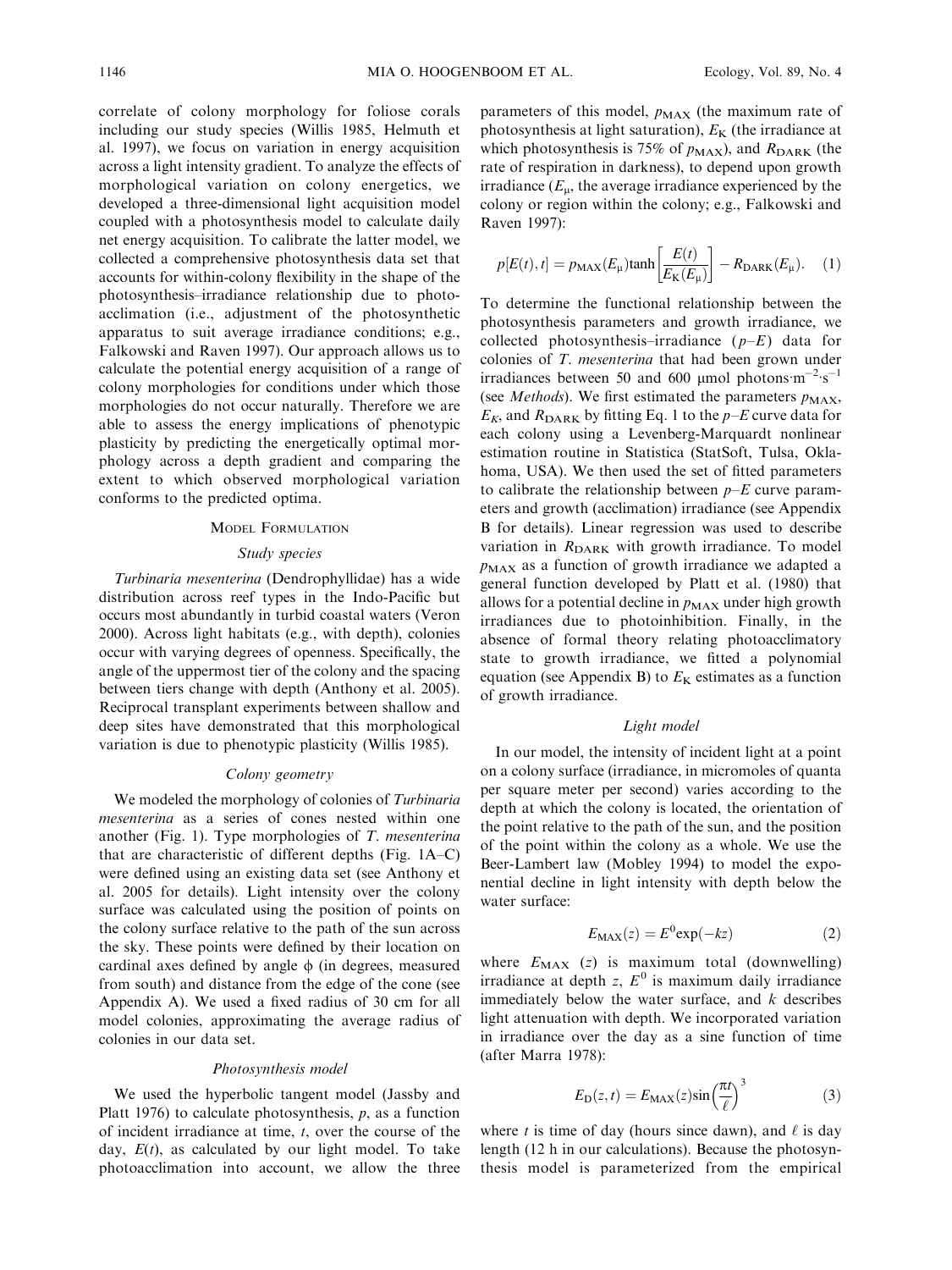

FIG. 1. Variation in colony morphology with depth for *Turbinaria mesenterina* at Nelly Bay: (A) angle of the top tier of the colony, (B) angular spacing between tiers, and (C) proportion of each tier that supports live tissue. Two-dimensional representations of model morphologies characteristic of 3-m and 6-m depths are shown in cross section and from above. Thick bars in cross section view depict live tissue coverage. Data are modified from Anthony et al. (2005). Errors bars represent the standard error of colony morphology for each depth category. Photos are colonies of T. mesenterina from corresponding depths in the field (photos taken by K. R. N. Anthony).

relationship between irradiance incident to coral tissue and photosynthetic oxygen evolution, it implicitly accounts for potential light-scattering effects of the coral skeleton (e.g., Enriquez et al. 2005) and variation in optical properties of the coral tissues over the colony surface.

Following the approach of other models of irradiance within complex structures (Pearcy and Yang 1995, Muko et al. 2000), we divided total irradiance into direct  $(E<sub>D</sub>)$  and scattered  $(E<sub>S</sub>)$  components and assumed that the scattered component of the light field was diffuse (i.e., equal intensity from all angles). We hypothesized that as total irradiance increases (e.g.,

moving shallower in the water column), the overall light regime will become increasingly dominated by direct light. Therefore, we model the intensity of scattered light as a nonlinear function of total irradiance (see Methods for data collection details) as

$$
E_{\rm S}(z,t) = S_x \left[ \frac{\alpha E_{\rm D}(z,t)}{\sqrt{S_x^2 + \alpha E_{\rm D}(z,t)^2}} \right]
$$
(4)

where  $S_x$  defines the asymptotic intensity of scattered irradiance and  $\alpha$  is the rate at which scattered irradiance approaches this maximum as total irradiance increases.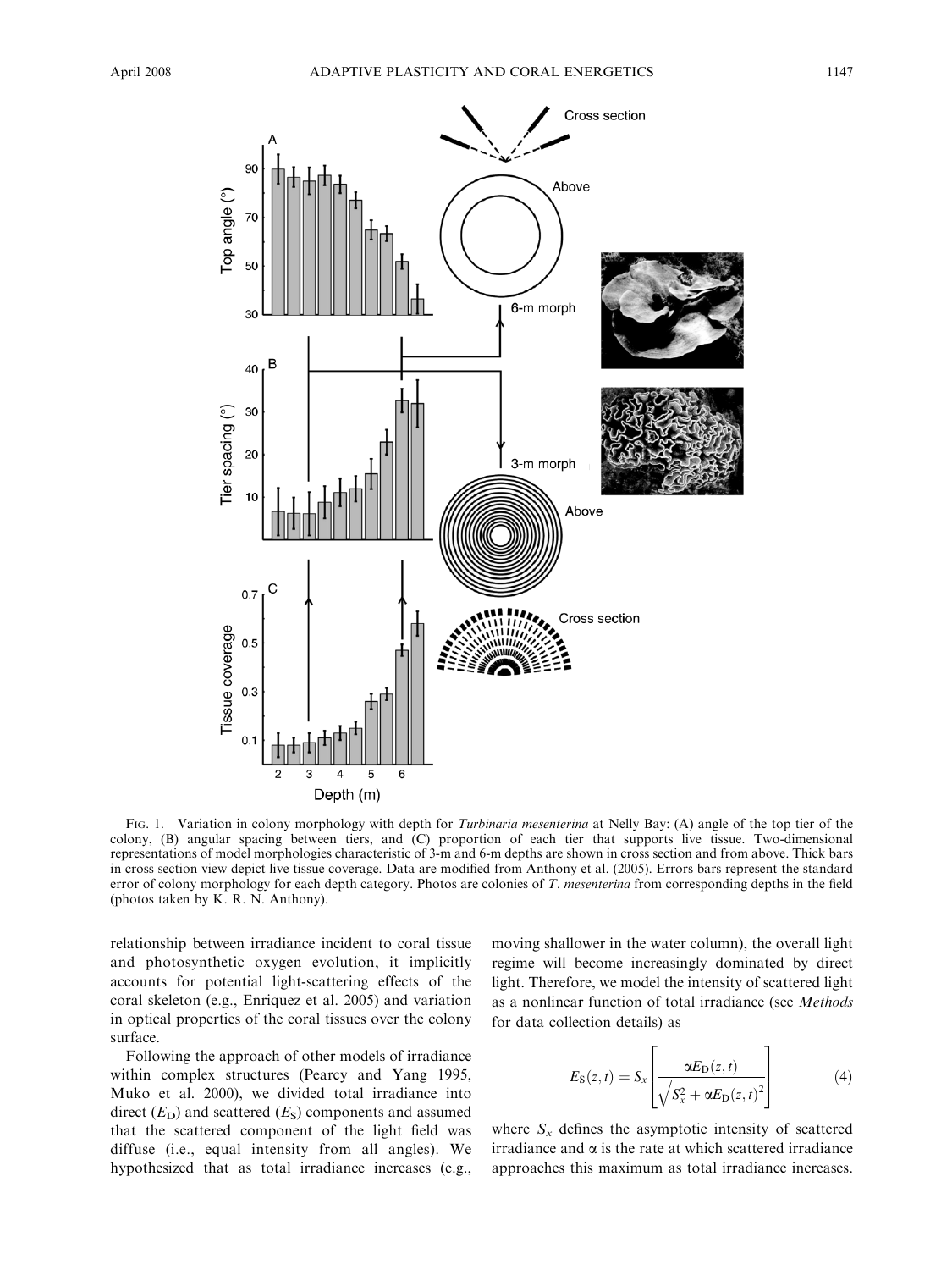The intensity of scattered light per angle of incidence (scattered radiance) at a given depth and time of day,  $I_S(z, t)$ , is found by dividing  $E_S(z, t)$  by  $\pi$  (see Appendix  $C$ ).

During the day direct irradiance varies with the progression of the sun across the sky and is proportional to the cosine of the angle  $(\theta)$  between the normal (perpendicular) to the colony surface and the beam of incident direct light (Mobley 1994, Falkowski and Raven 1997). The direction of the surface normal is a function of both colony steepness (the angle of each tier of the colony,  $\alpha_T$ ) and cardinal orientation (the direction that the surface faces relative to the direction of incident light,  $\phi$ ). Steeper sloped colonies have a surface normal that is more horizontal, so when the sun is directly overhead and direct radiance (light passing through a volume of water) is at its most intense, direct irradiance (intensity of light illuminating a surface) approaches zero (cos $90^\circ = 0$ ; see Appendix C for further explanation). Steeper sloped colonies are also self-shaded from direct radiance over a greater proportion of the day. We calculate the intensity of direct light at points on the colony surface by determining the cosine of the angle between the surface normal and the direction of incident direct light and calculating the range of angles along the path of the sun from which direct light is not shaded by other parts of the colony (see Appendix C).

Scattered irradiance is calculated from the integral of scattered radiance over the range of angles from which scattered rays may approach the colony surface (Smith and Wilson 1977). At the upper edge of the colony, scattered light may approach from within a hemisphere of angles. Moving deeper into the colony, this range of angles becomes restricted due to self-shading. Total scattered irradiance,  $E_S(z, t)$ , at a point on a colony surface at depth,  $z$ , and time,  $t$ , is defined as follows:

$$
E_{\rm S}(z,t) = I_{\rm S}(z,t) \int_{\theta_{\rm S}} \int_{\phi_{\rm S}} \cos \theta_{\rm S} \sin \theta_{\rm S} d\phi_{\rm S} d\theta_{\rm S} \tag{5}
$$

where  $I_{\rm S}$  (z, t) is the intensity of photons approaching from each angle (Appendix C),  $\theta$ <sub>S</sub> is the angle between the surface normal and the direction of incident scattered light, and the integral over  $sin\theta_S d\theta_S d\theta_S$  is effectively the surface area of the proportion of hemisphere encompassed by the range of angles (see Appendix C).

### Model analysis

The complicated mathematics defining the range of angles from which light approaches colony surfaces mean that analytically integrating photosynthesis over the colony surface is not possible. Therefore, we used a numerical discretization to calculate total colony photosynthesis.

First, due to colony symmetry it is only necessary to calculate irradiance and photosynthesis for one quarter of the colony surface. Our light model equations therefore apply only to regions of the colony between cardinal angles of  $0^{\circ}$  and  $90^{\circ}$ . To determine the appropriate increments of the discretization we analyzed the dependence of model outputs upon the size of the segments of the colony over which photosynthesis was calculated. The model converged at increments of  $0.625^{\circ}$ of cardinal angle  $(\phi)$ , 0.125 cm increments of distance from tier edges, and time increments of 72 s. This discretization resulted in model colonies with between 69 000 and 519 000 segments. All calculations were performed using the High Performance Computing facilities at James Cook University.

We used irradiance at each point of the colony surface, at each time of day, to calculate rates of photosynthesis (in micromoles of  $O_2$  per square centimeter per hour), multiplied these rates by surface area (in square centimeters; see Appendix C) and time (in hours) before summing over the colony surface to obtain gross rates of daily photosynthesis (in micromoles of  $O<sub>2</sub>$ ) per day). Daily respiratory costs were likewise calculated, and the ratio of daily photosynthesis to respiration  $(p:R$  ratio) was used subsequently as a measure of net photosynthetic energy acquisition of the whole colony. Because our focus is on the relative performance of different morphologies rather than absolute carbon fixation, rates of photosynthetic oxygen evolution were not converted into units of carbon fixation (see Muscatine et al. 1981). Calculations of  $p:R$  ratio were performed for each of 11 type morphologies that were generated based on the average top tier angle, number of tiers, and proportional tissue coverage of tiers that were observed in our colony morphology data set (Fig. 1), plus an additional single-tiered colony consistent with the flattest observed morphology. A gradient of light conditions, corresponding to depths between 1 and 7 m at the study site, was then simulated for each type morphology. Model outputs were analyzed to determine which morphology maximized photosynthetic energy acquisition at each depth.

We used Monte Carlo simulation to account for uncertainty in parameter estimates for the photosynthesis submodels. To do this, we iterated calculations of total daily energy acquisition for each morphology at each depth 200 times, each time using randomly selected parameter values from Gaussian uncertainty distributions for each photoacclimation sub-model. These distributions were generated using the best-fit parameters and variance–covariance matrix for each submodel. Finally, we compared the fit of our model prediction of optimal colony morphologies to data with that of a generalized additive model (GAM) fitted to raw (not depth-categorized) colony morphology data using Statistica's GAM module (StatSoft). The correspondence between the GAM and the optimal morphology model indicates how well the model captures the central tendency of the observed variation in morphology with depth.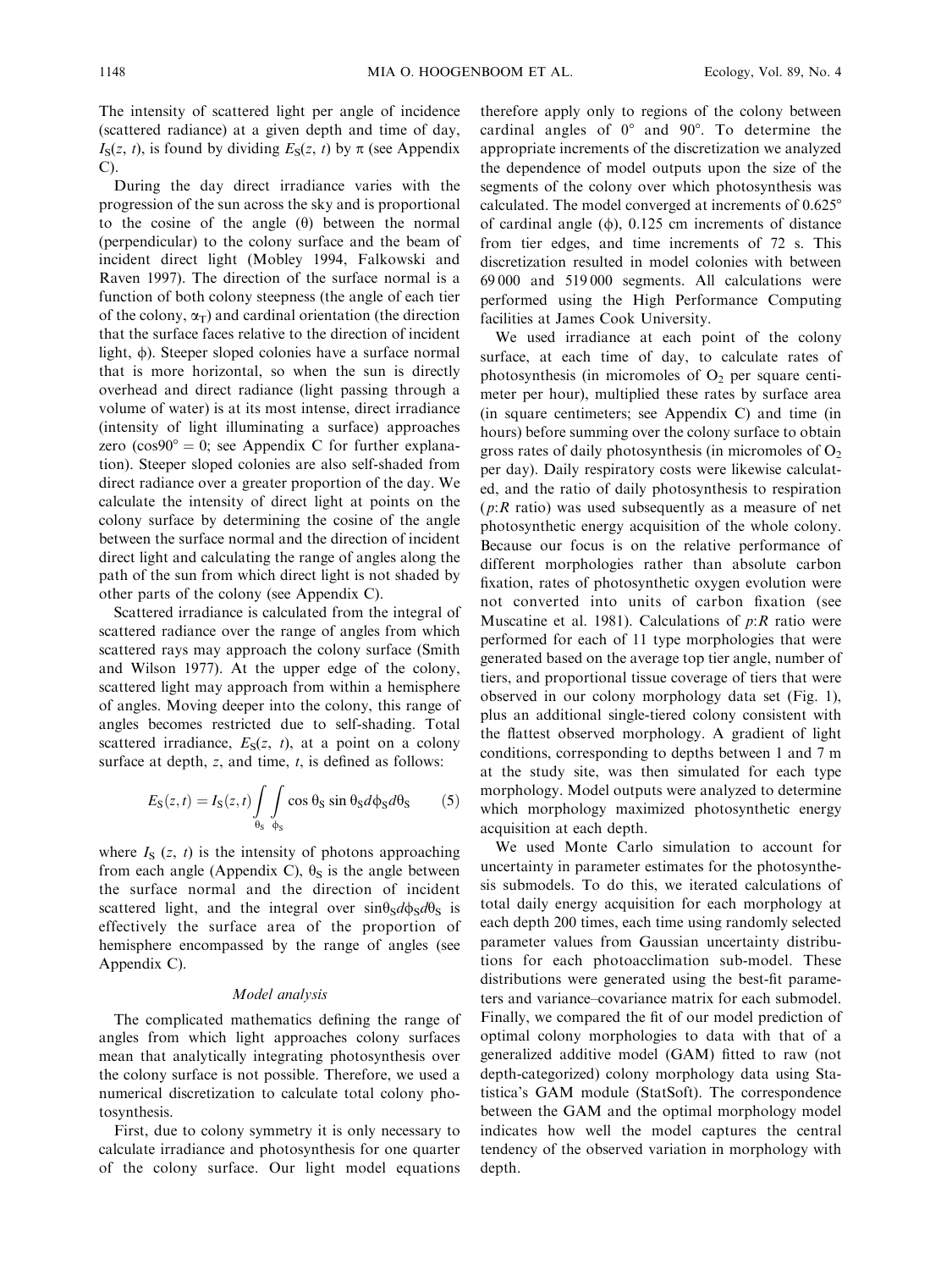

FIG. 2. Curvilinear relationship between scattered and total irradiance. The curve represents the fit of Eq. 4 to data with the parameters  $S_x$  and  $\alpha$  estimated as 292  $\pm$  3 and 0.5  $\pm$  0.01 (mean  $\pm$  SE), respectively.  $S_x$  defines the asymptotic intensity of scattered irradiance, and  $\alpha$  is the rate of approach to this maximum as total irradiance increases. The composition of the irradiance field was the same at both 2-m (circles) and 6-m (dashes) depths.

#### **METHODS**

Fieldwork was conducted at Nelly Bay and Cockle Bay, Magnetic Island  $(19°09'$  S,  $146°53'$  E) between February 2003 and March 2005. To determine the relative contributions of direct and scattered irradiance to the total light regime at the study site we deployed pairs of light loggers (Odyssey, DataFlow Systems, Christchurch, New Zealand) at depths of 2 m and 6 m (corresponding to approximately 0 and 4 m below lowest astronomical tide). Light loggers were positioned so that one sensor from each pair was horizontal (measuring total downwelling irradiance) and the other was vertical and facing due south to measure scattered irradiance only.

Photosynthesis/irradiance  $(p-E)$  curves were assayed using methods described by Hoogenboom et al. (2006). Briefly, flat fragments of colonies were collected from  $\sim$ 2 m depth in Cockle Bay. Colonies were transported to aquarium facilities at James Cook University, divided between tanks with varying light regimes, and allowed six weeks for recovery and photoacclimation (ample for this species; Anthony and Hoegh-Guldberg 2003). Colonies were fed newly hatched Artemia nauplii daily. The water temperature and salinity within aquaria were maintained between  $26.5^{\circ}$  and  $28^{\circ}$ C and between 34 and 36 ppt respectively, corresponding to field conditions at the time of collecting. Oxygen respirometry assays were conducted using an array of six closed, clear-perspex incubation chambers (2.7 L volume) coupled with calibrated Clark-type oxygen electrodes (Cheshire Systems, Adelaide, South Australia, Australia). Oxygen concentrations were recorded every 20 s using a data

logger (CR10X; Campbell Scientific, Brisbane, Queensland, Australia). Light regimes for photosynthesis assays and light treatments were generated using sets of metal halide lamps (each 400 W; model EYE; Iwasaki Electronics, Tokyo, Japan) suspended above the incubation chambers and the aquaria.

#### **RESULTS**

Scattered irradiance demonstrated a curvilinear relationship with total irradiance (Fig. 2, Appendix B). The fitted model explained 94% of the variance in the data, and all parameters were significantly different from zero (*t* test,  $df = 1390$ ,  $P < 0.05$  for  $S_x$  and  $\alpha$ ). No difference in the composition of the light field was apparent between 2- and 6-m depths at the study site (dashes vs. circles in Fig. 2). This indicates that, over the depth range considered here, the proportion of scattered light in the irradiance field depends on total light intensity rather than depth. We therefore use the fitted relationship shown in Fig. 2 to model the composition of the light field across all depths.

Photosynthesis parameters varied significantly with growth (acclimation) irradiance (Fig. 3). Although  $p_{MAX}$ initially increased with increasing growth irradiance, there was a marked decline in this parameter for colonies acclimated to the highest light levels (Fig. 3A). Our photoinhibition model adequately explained this variation ( $R^2 = 0.58$ ), with all parameters significantly different from zero (*t* test,  $df = 36$ ,  $P < 0.05$  for each of  $p_x$ , a, and b; Appendix B). The linear model predicting variation in rates of respiration  $(R_{\text{DARK}};$ Fig. 3B, Appendix B) explained 47% of the variance in our data with both parameters significantly different from zero (*t* test,  $df = 36$ ,  $P < 0.05$  for both *r* and *c*). Contrary to our expectations, sub-saturation irradiance,  $E<sub>K</sub>$ , showed a hump-shaped relationship with growth irradiance (Fig. 3C).

The plasticity model captured the observed trends of increasing colony flatness and increased angular spacing between tiers with depth (Fig. 4). In general agreement with the observed pattern of variation in colony morphology, there was greater uncertainty around the predicted optimal angle and spacing at intermediate depths (increased width of the 95% confidence envelope between 5- and 7-m depths). In other words, although upright and flat morphologies were clearly optimal at shallow and deep depths respectively, at intermediate depths a wide range of morphologies had similar energy acquisition and this translated into greater uncertainty about which morphology was optimal. Therefore, at intermediate depths individual variation in photophysiology allows morphologies ranging from the most convoluted to the most open forms to be nearly energetically equivalent. Although the model appeared to underpredict the extent of colony flatness and tier spacing at intermediate depths (colonies in the field were flatter and more widely spaced than predicted; see Discussion), the GAM prediction fell within the 95%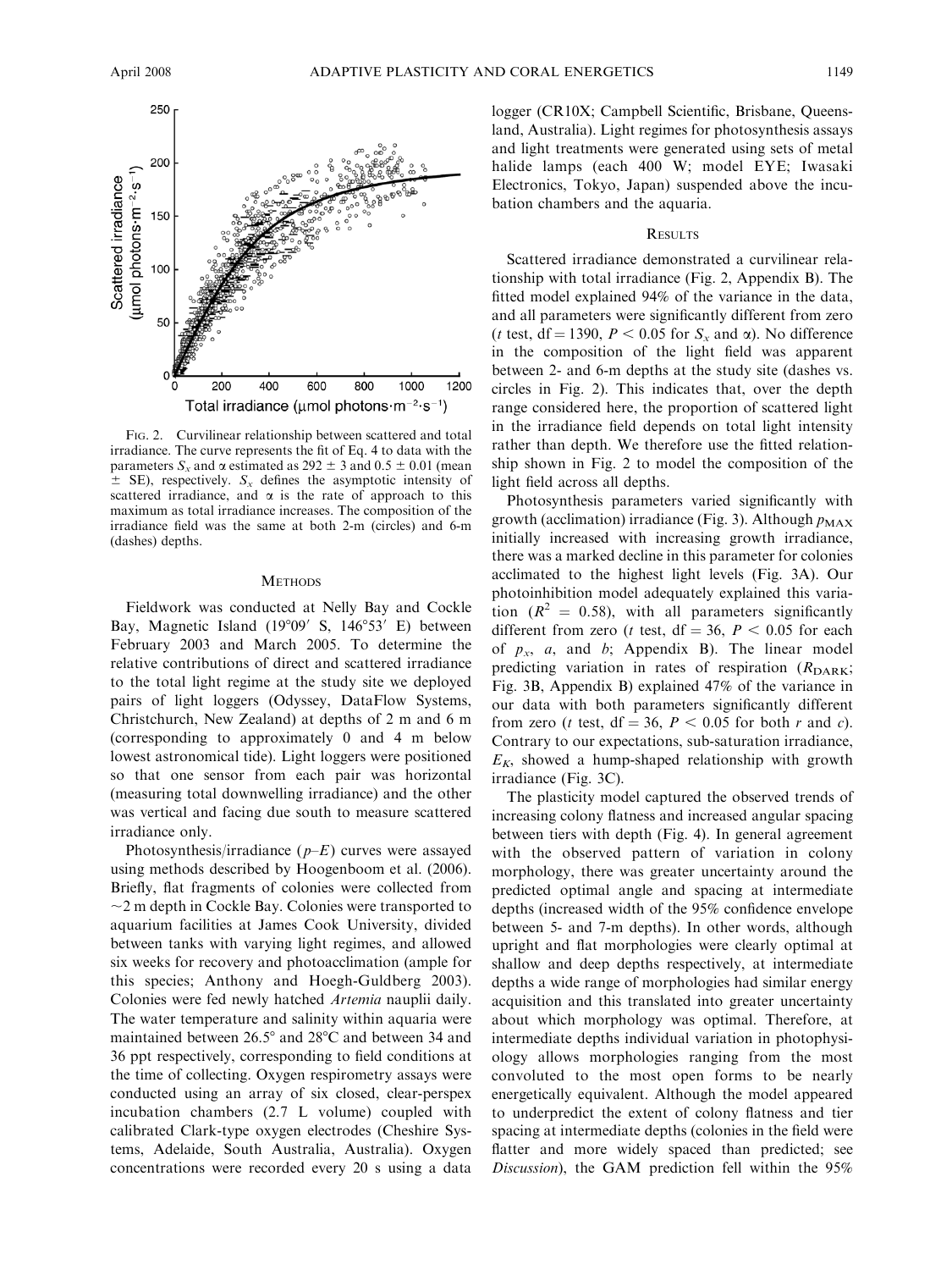

FIG. 3. Variation in parameters of photosynthesis vs. irradiance relationship for colonies of Turbinaria mesenterina acclimated to different light regimes ( $n=36$ ): (A) maximum rate of photosynthesis,  $p_{MAX}$ , (B) rate of dark respiration,  $R_{DARK}$ , and (C) sub-saturation irradiance,  $E_{\rm K}$ .

confidence interval of the model predictions (dashed lines compared to shaded regions in Fig. 4A, B).

## **DISCUSSION**

The three-dimensional light-interception model and calibrated photoacclimation models developed in this study provide strong evidence that phenotypic plasticity in foliose corals optimizes photosynthetic energy acquisition. Moreover, our results demonstrate that maximal energy acquisition is not achieved through maximal light interception. Although flat morphologies have the highest light capture over the entire depth range, the decline in maximum rates of photosynthesis per unit area due to photoacclimation to high light means that these morphologies perform worse in shallow water than vertically oriented forms. Previous studies of morphological variation in corals have mentioned the potential importance of light stress as a driver of colony morphology (Oliver et al. 1983, Muko et al. 2000, Anthony et al. 2005). Our modeling framework quantifies the action of this mechanism and indicates that the trade-off between light capture and avoidance is an important driver of morphology. These findings are consistent with previous investigations of plant canopy structure, wherein changes in foliage orientation and increased self-shading during periods of high light intensity can significantly reduce light stress (Valladares and Pugnaire 1999, Falster and Westoby 2003).

Overall, our results show that the colony morphologies of T. mesenterina characteristic of different depths in the field are energetically optimal morphologies. However, over the middle half of the depth distribution, there is no single morphology that has markedly greater energy acquisition than others. Instead, at depths at which light intensity is neither so high as to cause damage to the photosynthetic apparatus (i.e., photoinhibition) nor so low as to be energetically limiting, small variations in the shape of the relationship between photosynthesis and irradiance allow colonies of very different shapes to have very similar energy acquisition. At these intermediate depths, the light environment fluctuates over time due to natural variation in tidal cycles and water turbidity, whereas light levels are always high at the shallow end of the depth gradient and always low in deep water (Anthony et al. 2004). The consensus view in the literature is that a stable environmental gradient that serves as a reliable cue for development of the appropriate phenotype is required in order for plasticity to be advantageous (Stearns 1989, Via et al. 1995, Meyers and Bull 2002). In variable and/or unpredictable environments (such as at intermediate depths at our study site) a capacity for rapid and reversible changes will be beneficial (Piersma and Drent 2003). Our analyses indicate that at intermediate depths, physiological flexibility (i.e., photoacclimation) equalizes differences in energy acquisition caused by variation in colony shape and may be the more important mechanism for adjusting to local conditions. Converse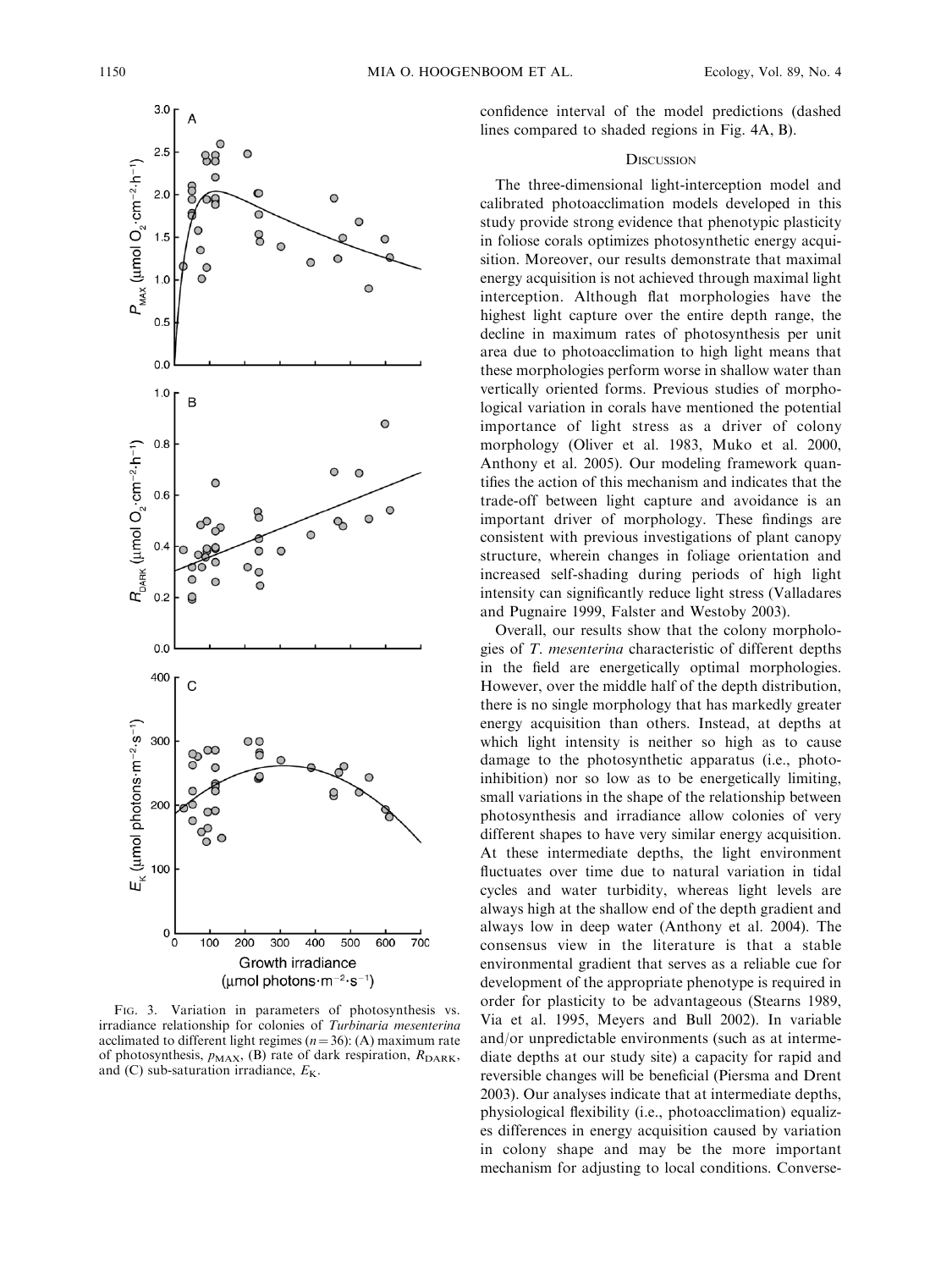ly, at the boundaries of the depth range, photoacclimation cannot compensate for changes in morphology, and adjustment of colony shape appears to be the dominant phenotypic response.

## Alternative explanations for morphological variation

An alternative to the hypothesis that constraints related to energy acquisition are the primary driver of phenotypic plasticity in corals is that colony morphology maximizes the surface area of living tissue within the limited area of reef occupied by a colony, even where the morphology assumed reduces energy acquisition per unit surface area (e.g., Helmuth et al. 1997, Sebens 1997). In their study of the adaptive significance of plasticity in a species of irregularly branching coral, Muko et al. (2000) found support for this hypothesis, demonstrating that colony morphology in Porites sillimaniani optimized living tissue area. In contrast, our model shows that maximization of energy acquisition alone adequately captures phenotypic plasticity in T. mesenterina. To explain this difference, we suggest that the maximal surface area hypothesis is unlikely to apply in turbid, inshore reef habitats in which coral cover is typically low and space is unlikely to be limiting. However, this inconsistency might also be due to differences in the way that colonies with different architecture respond to variation in environmental cues: morphology in branching corals correlates with gradients of water flow velocity (e.g., Lesser et al. 1994, Bruno and Edmunds 1997), whereas morphology in foliose and massive corals appears to be more strongly correlated with light intensity (see Table 1).

A third explanation for morphological variation in corals is that colony morphology represents a passive response to the environment rather than an active choice to position resource-acquiring surfaces in areas of optimal resource availability. This hypothesis is supported by radiate accretive growth models that simulate colony morphology based on the density of nutrients arriving at different points over the colony surface (e.g., Kaandorp et al. 1996, Merks et al. 2003). These models generate realistic morphologies over hydrodynamic gradients with thick-branched colonies arising in highflow habitats because convective delivery of nutrients over the entire colony surface causes generalized rapid growth. Conversely, tall and lightly calcified morphologies arise in low-flow habitats because growth is localized at branch tips due to the formation of stagnant zones in colony interiors (e.g., Kaandorp et al. 1996). Nevertheless, water flow and the corresponding variation in nutrient and gas exchange is unlikely to explain patterns of colony morphology at our study sites where swells are only very rarely above 1 m in height and water turbulence is correspondingly minimal. That is, gradients in water flow velocity at sites where T. mesenterina is abundant are likely to be much too small to account for the magnitude of differences in colony shape.



FIG. 4. Comparison of observed variation in colony morphology along a depth gradient with optimal colony morphologies predicted by the plasticity model: (A) observed and predicted top tier angle and (B) angular spacing between tiers. The solid line is the average predicted morphology, and the shaded region shows the 95% confidence interval around the average predicted morphology from 200 Monte Carlo iterations. The dashed line shows the generalized additive model (GAM) fit to the data. The open circles represent single colonies.

#### Accuracy of model predictions

Although the central tendency of observed colony morphology fell within the 95% confidence band of model predictions, it was close to the lower bound of this region at intermediate depths. Therefore, the data provide some evidence that our optimality model tends to predict colony morphologies that are, on average, more upright and closely spaced than those observed in the field. There are three possible explanations for the divergence between the observed and predicted colony morphologies. Firstly, our geometric model represents colonies as regular, equally spaced sets of nested cones with equal tier length. This geometry captures trends in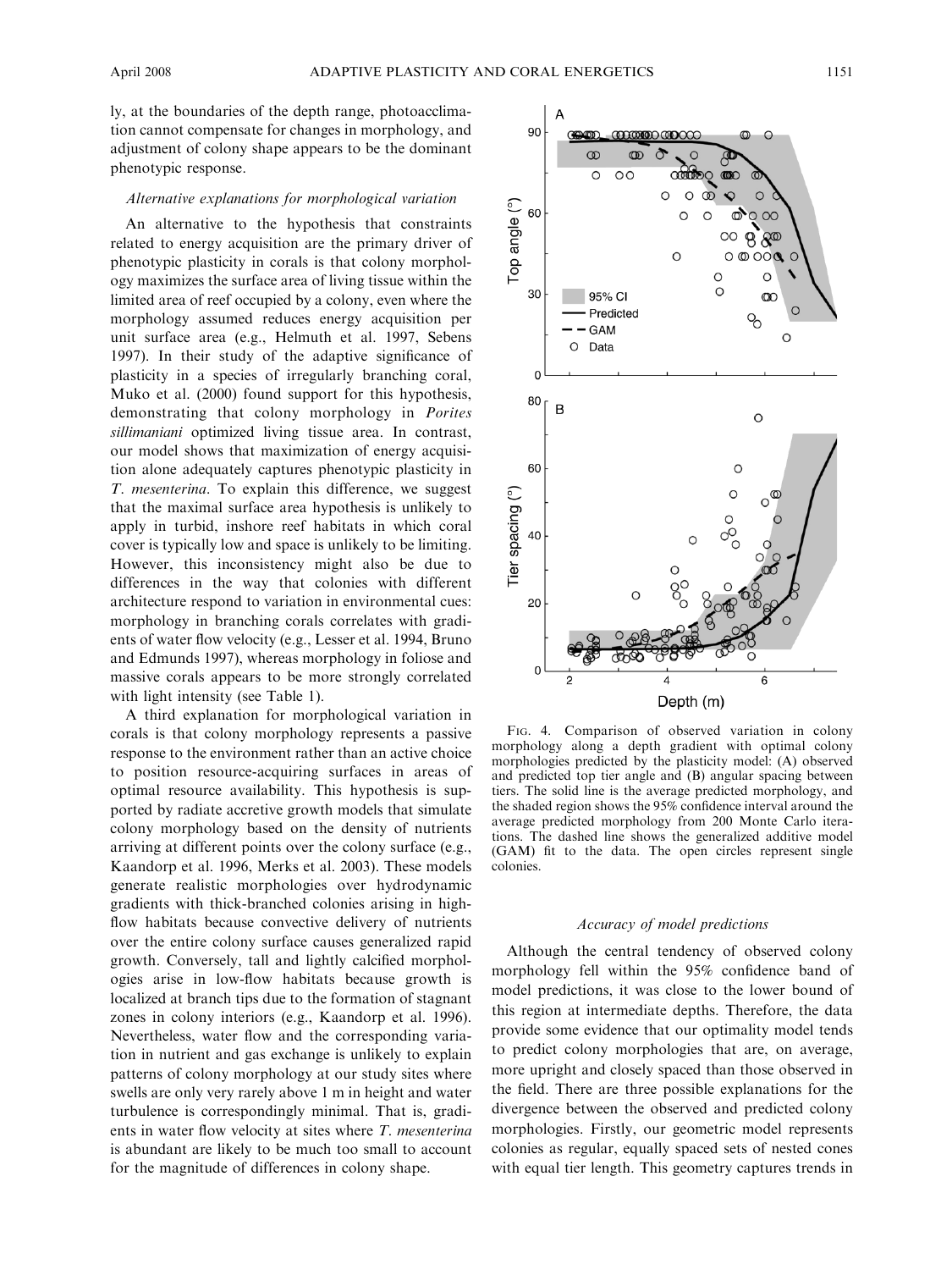morphological change with depth for T. mesenterina but inevitably oversimplifies some of the variation in real colony shape. For example, tiers of colonies in deep water are rarely the same length, with upper tiers generally being shorter than lower tiers. Moreover, shallow water morphologies in the field are highly convoluted and can form vertically oriented cylinders that prevent the formation of the more horizontal lower tiers that are generated in our model colonies. Both of these factors would cause flatter morphologies generated in nature to acquire comparatively more carbon than in our model, and this could explain why some colonies in the field are flatter than the model predicts. The second possibility is that colony morphology may respond to the most energetically limiting light conditions, rather than the average conditions observed at our study site. That is, the optimal morphology predicted under average irradiance conditions at each depth may not survive during prolonged periods of low light availability (e.g., during high-turbidity events caused by run-off and/or high winds; Anthony et al. 2004). This would also cause colonies to adopt flatter morphologies than predicted by a model based on average irradiance.

A final possibility is that variation in the magnitudes of energy costs not incorporated into our model may influence colony morphology in the field. There are several potential energy sinks for corals in addition to the allocation of photosynthate between colony growth and/or reproduction, including ultraviolet light (UV), sedimentation, and temperature. Of these, only temperature can explain the tendency of the model to underestimate colony flatness for the following reasons. First, if costs related to UV exposure were a significant driver of morphology, we would expect colonies to be more vertically oriented than predicted by our model in order to reduce UV intensity, whereas we find colonies to be flatter than predicted. Second, while sediment loads represent a considerable energy burden for corals in turbid habitats (Anthony and Connolly 2004), there is no evidence to suggest that sediment effects vary between shallow and deep water. Moreover, avoidance of sedimentation would again cause colonies to be more upright than predicted in order to assist in shedding sediment (see Riegl et al. 1996). Finally, our energy acquisition model is calibrated from measurements of photosynthesis made at approximately average sea surface temperature at our study site, whereas temperatures in the field generally decrease with depth. The bell-shaped relationship between temperature and productivity is well established (Falkowski and Raven 1997), and there is evidence that low temperatures can reduce photosynthesis by limiting the rate at which light is supplied to the photosynthetic apparatus (see Staehr and Birkeland 2006). Therefore, although any temperature differential across the 6-m depth gradient at our study site is likely to be small, there is some potential for temperature effects to result in flatter colonies in the field than predicted by our optimality model.

#### **CONCLUSIONS**

Our results demonstrate that morphological plasticity for foliose corals is a mechanism to facilitate resource acquisition, as has previously been shown for other photosynthetic organisms (e.g., de Kroon and Hutchings 1995, Dong 1995). We show that energy acquisition alone adequately captures the observed variation in colony morphology for our study species. In addition, our results indicate a significant reduction in energy acquisition for flat colonies in high-light habitats, suggesting that the trade-off between light capture and avoidance previously observed in plants is also an important driver of morphology for corals. Moreover, this work demonstrates that developing the morphology appropriate for local conditions carries a greater advantage at the boundaries of the resource niche. For T. mesenterina, developing a self-shading, vertical colony morphology in shallow water is an important mechanism to avoid photoinhibition, whereas flat colonies have optimal energy acquisition in deep habitats in which light is limiting. Conversely, at intermediate positions along the resource axis, flexibility in photophysiology allows multiple morphologies to have comparable energy acquisition. These findings highlight the importance of phenotypic plasticity on multiple scales. Morphological variation is important at niche boundaries at which conditions are consistently more stressful, whereas physiological flexibility is important in intermediate and less predictable habitats in which a rapid and reversible response to environmental fluctuations carries additional benefits.

## **ACKNOWLEDGMENTS**

This work was supported by funding from the Australian Research Council and James Cook University. We thank C. Glasson, F. Merida, M. Dornelas, and R. Fox for assistance with fieldwork. We thank JCU's High Performance Computing facility for providing an excellent platform. This is a contribution from the ARC Centre of Excellence for Coral Reef Studies.

#### LITERATURE CITED

- Alpert, P., and E. L. Simms. 2002. The relative advantages of plasticity and fixity in different environments: When is it good for a plant to adjust? Evolutionary Ecology 16:285–297.
- Anthony, K. R. N., and S. R. Connolly. 2004. Environmental limits to growth: physiological niche boundaries of corals along turbidity–light gradients. Oecologia 141:373–384.
- Anthony, K. R. N., and O. Hoegh-Guldberg. 2003. Kinetics of photoacclimation in corals. Oecologia 134:23–31.
- Anthony, K. R. N., M. O. Hoogenboom, and S. R. Connolly. 2005. Adaptive variation in coral geometry and the optimisation of internal colony light climates. Functional Ecology 19:17–26.
- Anthony, K. R. N., P. V. Ridd, A. R. Orpin, P. Larcombe, and J. Lough. 2004. Temporal variation of light availability in coastal benthic habitats: effects of clouds, turbidity and tides. Limnology and Oceanography 49:2201–2211.
- Ayre, D. J., and T. P. Hughes. 2004. Climate change, genotypic diversity and gene flow in reef-building corals. Ecology Letters 7:273–278.
- Bradshaw, A. D. 1965. Evolutionary signficance of phenotypic plasticity in plants. Advances in Genetics 13:115–155.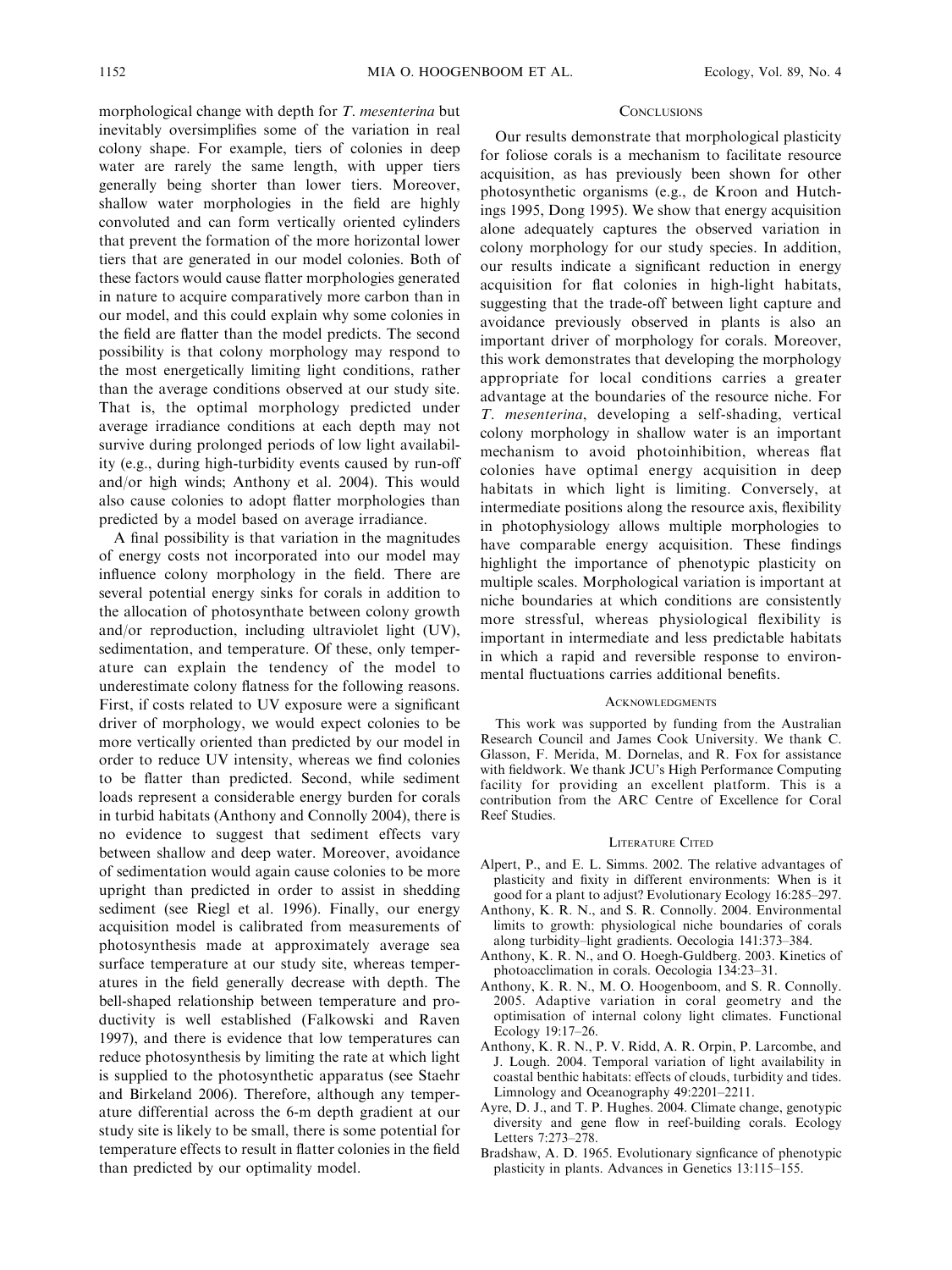- Brakel, W. H. 1983. Depth-related changes in the colony form of the reef coral Porites astreoides: the ecology of deep and shallow reefs, Symposia Series for Undersea Research 1:21– 26.
- Bruno, J. F., and P. J. Edmunds. 1997. Clonal variation for phenotypic plasticity in the coral Madracis mirabilis. Ecology 78:2177–2190.
- Danaher, D. G. 1998. Environmental plasticity in the Caribbean coral genus Mycetophyllia (Milne-Edwards & Haime 1848): depth and flow effects on taxonomic characters. American Zoologist 38:97A.
- de Kroon, H., and M. J. Hutchings. 1995. Morphological plasticity in clonal plants: the foraging concept reconsidered. Journal of Ecology 83:143–152.
- de Witt, T. J., A. Sih, and D. S. Wilson. 1998. Costs and limits of phenotypic plasticity. Trends in Ecology and Evolution 13: 77–81.
- Dong, M. 1995. Morphological responses to local light conditions in clonal herbs from contrasting habitats, and their modification due to physiological integration. Oecologia 101:282–288.
- Dudley, S. A. 1996. Differing selection on plant physiological traits in response to environmental water availability: a test of adaptive hypotheses. Evolution 50:92–102.
- Dudley, S. A., and J. Schmitt. 1996. Testing the adaptive plasticity hypothesis: density-dependent selection on manipulated stem length in Impatiens capensis. American Naturalist 147:445–465.
- Dustan, P. 1975. Growth and form in the reef building coral Montastrea annularis. Marine Biology 33:101–107.
- Enriquez, S., E. R. Mendez, and R. Iglesias-Prieto. 2005. Multiple scattering on coral skeletons enhances light absorption by symbiotic algae. Limnology and Oceanography 50:1025–1032.
- Falkowski, P. G., and J. A. Raven. 1997. Aquatic photosynthesis. Blackwell Science, Malden, Massachusetts, USA.
- Falster, D. S., and M. Westoby. 2003. Leaf size and angle vary widely across species: what consequences for light interception. New Phytologist 158:509–525.
- Foster, A. B. 1979. Phenotypic plasticity in the reef corals Montastrea annularis (Ellis & Solander) and Siderastrea siderea (Ellis & Solander). Journal of Experimental Marine Biology and Ecology 39:25–54.
- Foster, A. B. 1983. The relationship between corallite morphology and colony shape in some massive reef-corals. Coral Reefs 2:19–25.
- Gleason, D. F. 1992. The adaptive significance of morphological plasticity in the reef coral Porites astreoides. American Zoologist 32:92A.
- Graus, R. R., and I. G. McIntyre. 1982. Variation in growth forms of the reef coral Montastrea annularis (Ellis & Solander): a quantitative evaluation of growth response to light distribution using computer simulation. Smithsonian Contributions to Marine Science 12:441–464.
- Grime, J. P., and J. M. L. Mackey. 2002. The role of plasticity in resource capture by plants. Evolutionary Ecology 16:299– 307.
- Helmuth, B. S., K. P. Sebens, and T. L. Daniel. 1997. Morphological variation in coral aggregations: branch spacing and mass flux to coral tissues. Journal of Experimental Marine Biology and Ecology 209:233–259.
- Hoogenboom, M. O., K. R. N. Anthony, and S. R. Connolly. 2006. Energetic cost of photoinhibition in corals. Marine Ecology Progress Series 313:1–12.
- Hutchings, M. J., and H. de Kroon. 1994. Foraging in plants: the role of morphological plasticity in resource acquisition. Advances in Ecological Research 25:159–238.
- Jassby, A. D., and T. Platt. 1976. Mathematical formulation of the relationship between photosynthesis and light for phytoplankton. Limnology and Oceanography 21:540–547.
- Jaubert, J. 1981. Variations of the shape and of the chlorophyll concentration of the scleractinian coral Synaraea convexa Verrill: two complementary processes to adapt to light variations. Proceedings of the Fourth International Coral Reef Symposium 2:55–58.
- Kaandorp, J. A., C. P. Lowe, D. Frenkel, and P. M. A. Sloot. 1996. Effect of nutrient diffusion and flow on coral morphology. Physical Review Letters 77:2328–2331.
- Kaandorp, J. A., and P. M. A. Sloot. 2001. Morphological models of radiate accretive growth and the influence of hydrodynamics. Journal of Theoretical Biology 209:257– 274.
- Kingsolver, J. G. 1995. Fitness consequences of seasonal polyphenism in western white butterflies. Evolution 49:942– 954.
- Kingsolver, J. G., D. W. Pfennig, and M. R. Servedio. 2002. Migration, local adaptation and the evolution of plasticity. Trends in Ecology and Evolution 17:540–541.
- Kühl, M., Y. Cohen, T. Dalsgaard, B. B. Jørgensen, and N. P. Revsbech. 1995. The microenvironment and photosynthesis of zooxanthellae in scleractinian corals studied with microsensors for O<sub>2</sub>, pH and light. Marine Ecology Progress Series 117:159–172.
- Lesser, M. P., V. M. Weis, M. R. Patterson, and P. L. Jokiel. 1994. Effects of morphology and water motion on carbon delivery and productivity in the reef coral, Pocillopora damicornis (Linnaeus): diffusion barriers, inorganic carbon limitation and biochemical plasticity. Journal of Experimental Marine Biology and Ecology 178:153–179.
- Maragos, J. E. 1972. A study of the ecology of Hawaiian reef corals. Dissertation. University of Hawaii, Honolulu, Hawaii, USA.
- Marra, J. 1978. Effect of short-term variations in light intensity on photosynthesis of a marine phytoplankter: a laboratory simulation study. Marine Biology 46:191–202.
- Merks, R., A. Hoekstra, J. A. Kaandorp, and P. M. A. Sloot. 2003. Models of coral growth: spontaneous branching, compactification and the Laplacian growth assumption. Journal of Theoretical Biology 224:153–166.
- Meyers, L. A., and J. J. Bull. 2002. Fighting change with change: adaptive variation in an uncertain world. Trends in Ecology and Evolution 17:551–557.
- Mobley, C. D. 1994. Light and water radiative transfer in natural waters. Academic Press, San Diego, California, USA.
- Muko, S., K. Kawasaki, and K. Sakai. 2000. Morphological plasticity in the coral Porites sillimaniani and its adaptive significance. Bulletin of Marine Science 66:225–239.
- Muscatine, L., L. R. McCloskey, and R. E. Marian. 1981. Estimating the daily contribution of carbon from zooxanthellae to coral animal respiration. Limnology and Oceanography 26:601–611.
- O'Connell, B. M., and M. J. Kelty. 1994. Crown architecture of understory and open-grown white pine (Pinus strobus L.) saplings. Tree Physiology 14:89–102.
- Oliver, J. K., B. E. Chalker, and W. C. Dunlap. 1983. Bathymetric adaptations of reef-building corals at Davies Reef, Great Barrier Reef, Australia. I. Long-term growth responses of Acropora formosa (Dana 1846). Journal of Experimental Marine Biology and Ecology 73:11–35.
- Pearcy, R. W., and W. Yang. 1995. A three-dimensional crown architecture model for assessment of light capture and carbon gain by understory plants. Oecologia 108:1–12.
- Piersma, T., and J. Drent. 2003. Phenotypic flexibility and the evolution of organismal design. Trends in Ecology and Evolution 18:228–233.
- Platt, T., C. L. Gallegos, and W. G. Harrison. 1980. Photoinhibition of photosynthesis in natural assemblages of marine phytoplankton. Journal of Marine Research 38:687–701.
- Potts, D. C. 1978. Differentiation in coral populations. Atoll Research Bulletin 220:54–74.